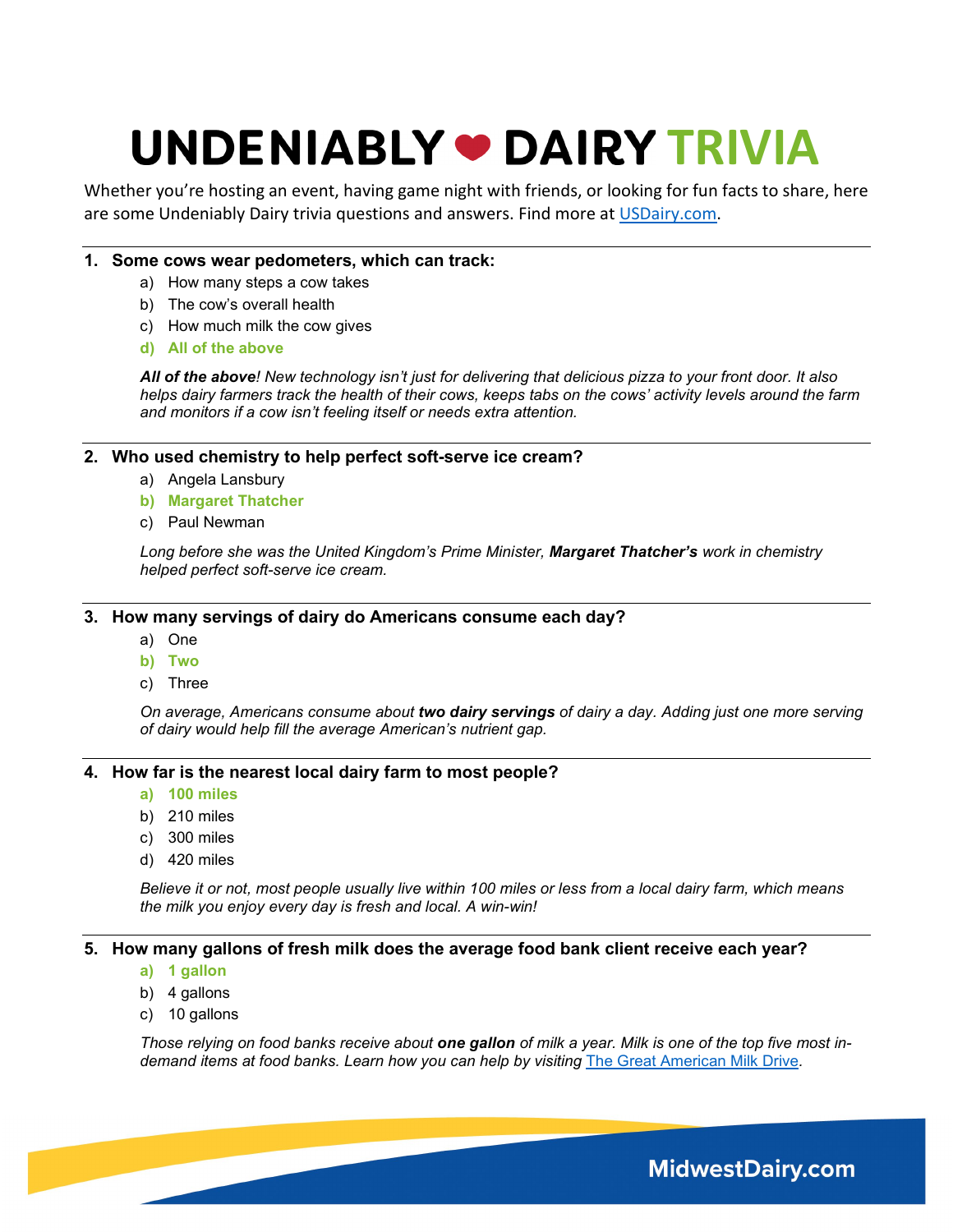#### **6. Cows tend to produce more milk while listening to what type of music?**

- a) Rock
- b) Country
- c) Pop
- **d) Classical**

*You are not the only one who can get into a steady groove listening to your favorite playlist. Researchers have found that many cows tend to produce more milk when classical music is played.*

#### **7. What is the approximate cost of milk per glass?**

- a) 10 cents
- **b) 26 cents**
- c) 75 cents

*Milk is a nutritional bargain, costing about 26 cents per 8-ounce glass. Few foods deliver dairy's powerhouse of nutrients in such an affordable, delicious and accessible way.*

#### **8. At any given time, what percent of Americans have ice cream in their freezer?**

- a) 40%
- b) 67%
- **c) 87%**

*Americans really love their ice cream! We have it in our freezer at any given time about 87 percent.* 

#### **9. Dairy cows contribute to a sustainable food system.**

- **a) True**
- b) False

*True! There are many ways that dairy cows contribute to a sustainable food system. For example, Cow manure can serve as a fertilizer, cow manure can be converted into electricity, and cows can eat and use food that people can't. [Learn more](https://www.midwestdairy.com/farm-life/dairy-sustainability/) about on-farm sustainability practices.*

### **10. American fighter pilots made ice cream using their planes during WWII?**

- **a) True**
- b) False

*True! To pass the time, American fighter pilots in WWII attached pairs of 5-gallon cans of milk and cream*  to their planes. The cans were fitted with a small propeller that spun the mixture as the planes flew, and *the higher altitudes froze it. By the time they landed, ice cream was ready!* 

#### **11. How many states have dairy farms?**

- a) 10
- b) 17
- **c) 50**
- d) 48

*All 50 states have dairy farms. Milk is locally produced in every state, so it doesn't travel far from farm to store. Even if you live in a big city, you usually live 100 miles or less from a local dairy farm.*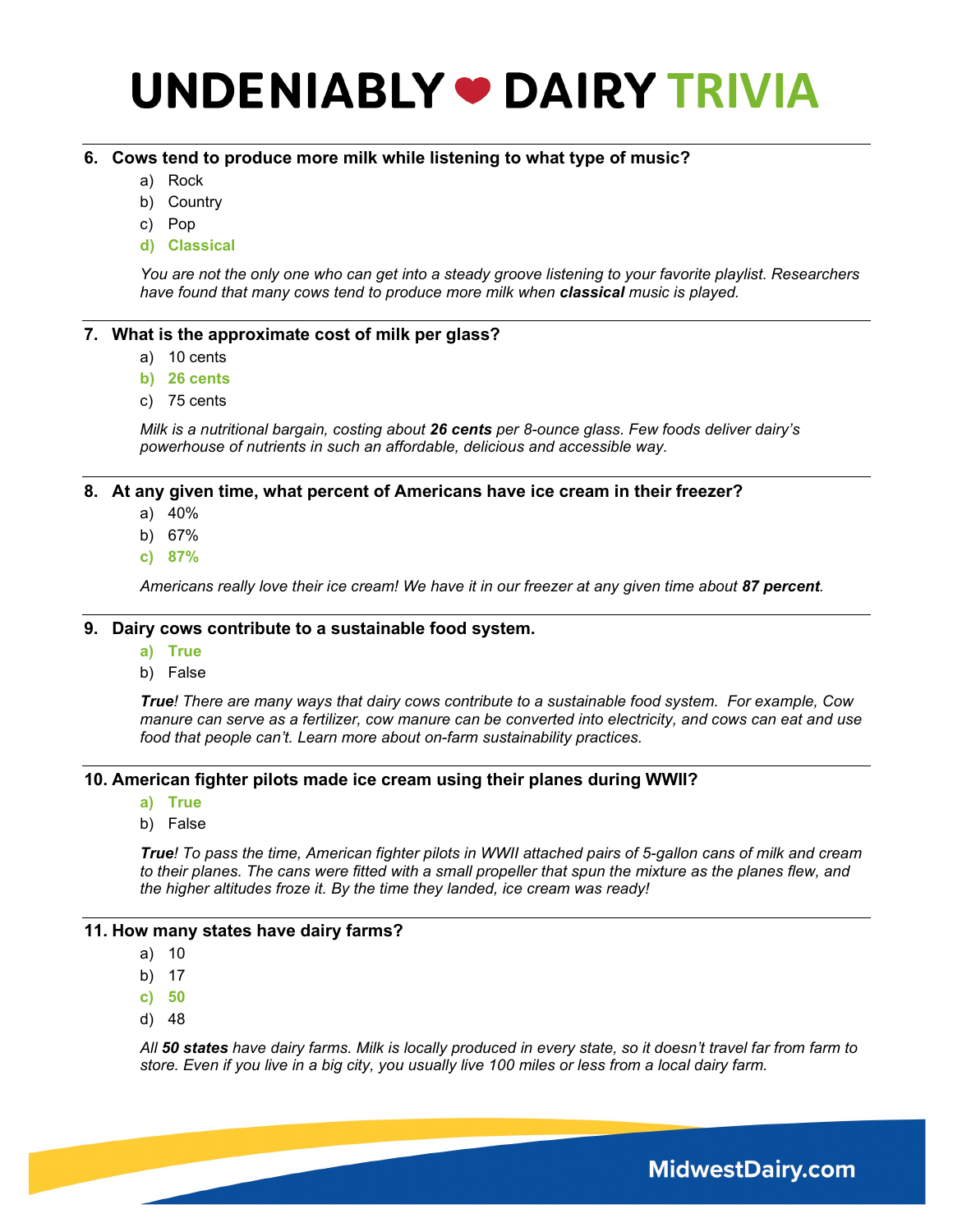### **12. Milk really does help ease the burn from spicy foods.**

- **a) True**
- b) False

*True! Milk has just the thing to beat the heat: fat. Since capsaicin, the oily chemical compound in chili peppers, is fat-soluble, rinsing with milk fat helps ease the burn.*

### **13. What percentage of greenhouse gas emissions is attributed to dairy?**

- a) 10 percent
- b) 5 percent
- **c) 2 percent**
- d) 20 percent

*Dairy's contribution to total U.S. greenhouse gas emissions is just 2 percent. The carbon footprint of a gallon of milk has been reduced by nearly two-thirds in the last 60 years. Dairy farmers are working on*  ways to reduce the figure even more. Learn more at the Innovation Center for U.S. Dairy at [USDairy.com](https://www.usdairy.com/).

#### **14. What percentage of U.S. farms are family-owned?**

- **a) 94%**
- b) 76%
- c) 68%
- d) 54%

*Keep on grabbing those gallons of milk, knowing they're probably from a family just like yours. 97 percent of dairy farms are family-owned and operated, and the farmers care about providing the best products possible to families everywhere.* 

#### **15. How much milk does an average dairy cow produce per day?**

- a) 1 to 2 gallons
- b) 3 to 4 gallons
- **c) 6 to 8 gallons**
- d) 10 to 12 gallons

*The average dairy cow produces anywhere from 6 to 8 gallons of milk per day, or about 125 glasses. The average dairy cow produces more than 2,000 gallons of milk every year.*

#### **16. How many pounds of milk does it take to make one pound of butter?**

- a) 5 pounds
- **b) 21 pounds**
- c) 40 pounds

*It takes 21 pounds of milk to make one pound of butter.*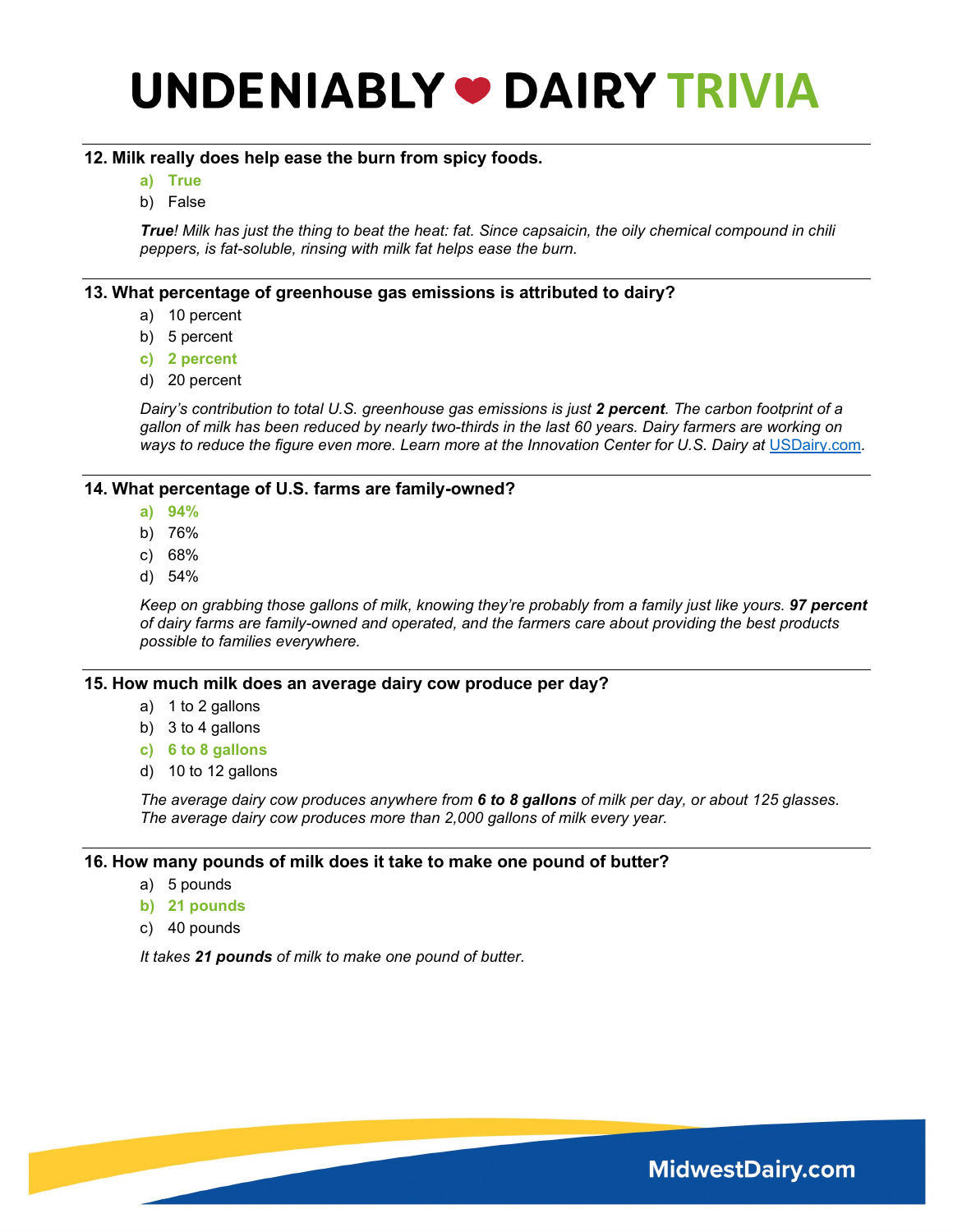### **17. How many licks does it take to finish a single scoop of ice cream?**

- **a) 50**
- b) 147
- c) 320

*Unlike a Tootsie pop, it takes about 50 licks to finish a single scoop of ice cream.*

#### **18. Fat-free and whole milk have the same nutrients.**

- **a) True**
- b) False

*True! The same nine nutrients are found in whole milk and fat free milk: calcium, potassium, phosphorus, protein, vitamin A, vitamin D, vitamin B12, riboflavin and niacin. Find out more [here](https://www.midwestdairy.com/nutrition-and-health/dairy-nutrition/milk/).* 

#### **19. What was the original flavors of Neapolitan ice cream?**

- a) Vanilla, Strawberry and Chocolate
- b) Vanilla, Cherry and Chocolate
- **c) Vanilla, Cherry and Pistachio**

*Neapolitan ice cream wasn't always the strawberry, chocolate and vanilla trifecta we know today. Originally, it was made up of vanilla, cherry and pistachio, in honor of the Italian flag.* 

#### **20. How many dairy farms are there in the US?**

- a) 17,000
- b) 25,000
- **c) 40,000**

*Raise your milk glass to the nearly 40,000 dairy farms responsible for contributing nutrient-rich milk to local schools and communities!*

#### **21. Which country first invented ice cream?**

- **a) France**
- b) United States
- c) Italy
- d) United Kingdom

*Back in the day, ice cream was a popular luxury dessert. The Italian noblewoman Catherine de Medici introduced the frozen delicacy to the people of France in 1553.* 

#### **22. Cheese is a great snack to eat after meals to help reduce tooth decay.**

- **a) True**
- b) False

*True, cheese is great for your chompers! Research shows that eating cheese right after a meal or as a snack helps reduce tooth decay. If you're willing to give it a try, reach for Cheddar, Swiss, Monterey Jack, blue, Brie, Gouda or processed American cheese.*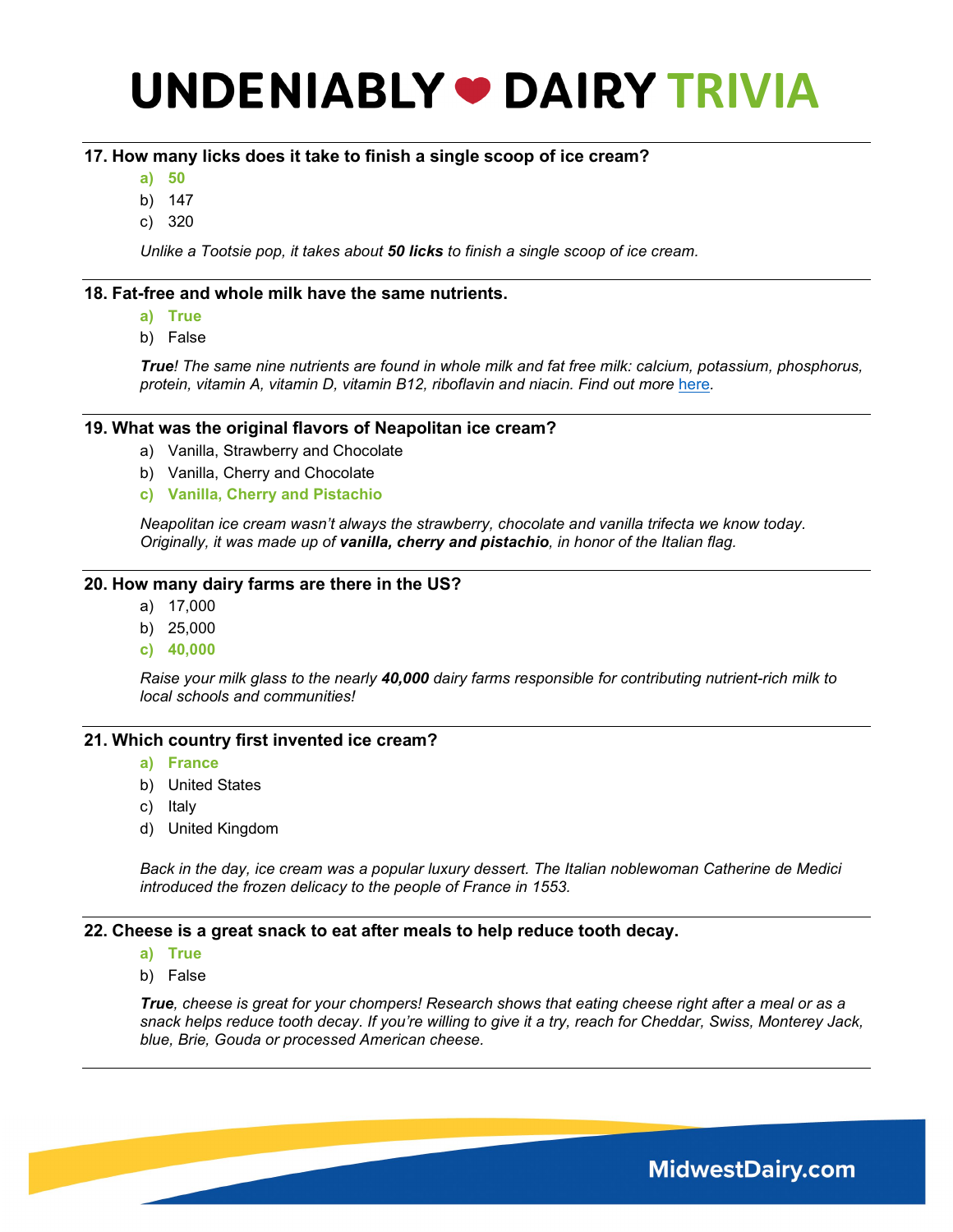### **23. Approximately what percent of Americans have lactose intolerance?**

- a) 2%
- **b) 10%**
- c) 35%
- d) 50%

*Lactose intolerance doesn't mean dairy intolerance and only about 10% of Americans are lactose intolerant. People who have difficulty digesting lactose can still enjoy dairy, making sure they don't miss any essential nutrients. A cup of milk contains about 12 grams of lactose. Lactose-free milk is one of your best options — it's real milk, just with the lactose removed. Other dairy foods natural lower in lactose are cottage cheese, Swiss and mozzarella cheese, and yogurt. Learn more about lactose intolerance* [here](https://dairygood.org/content/2016/lactose-intolerance-facts)*.* 

#### **24. The spots on a cow are unique, and no two spots can be the same.**

- **a) True**
- b) False

*True! Every cow spot is like a snowflake – no two are the same.*

#### **25. Flavored milk makes up how much of children's added sugar intake?**

- **a) Less than 3-5%**
- b) 7%
- c) 15%
- d) Kids don't like flavored milk

*Flavored milks have their place in a well-balanced diet making up less than 3-5% of a child's added sugar intake. They provide the same nine essential nutrients as white milk, and research shows that children who drink flavored milk have higher total milk intakes compared to those who drink exclusively white milk.*

#### **26. Vanilla ice cream was the first flavor ever created?**

- a) True
- **b) False**

*False. Chocolate ice cream was invented about 50 years before vanilla and was inspired by hot chocolate.*

#### **27. Which dairy product is proven to refuel tired muscles after physical activity?**

- a) Cheddar cheese
- **b) Chocolate milk**
- c) Greek yogurt

*Chocolate milk contains an optimal ratio of carbohydrates-to-proteins. It helps [refuel tired muscles.](https://www.midwestdairy.com/nutrition-and-health/dairy-nutrition/milk/) Chocolate milk is almost twice as effective as commercial sports drinks.*